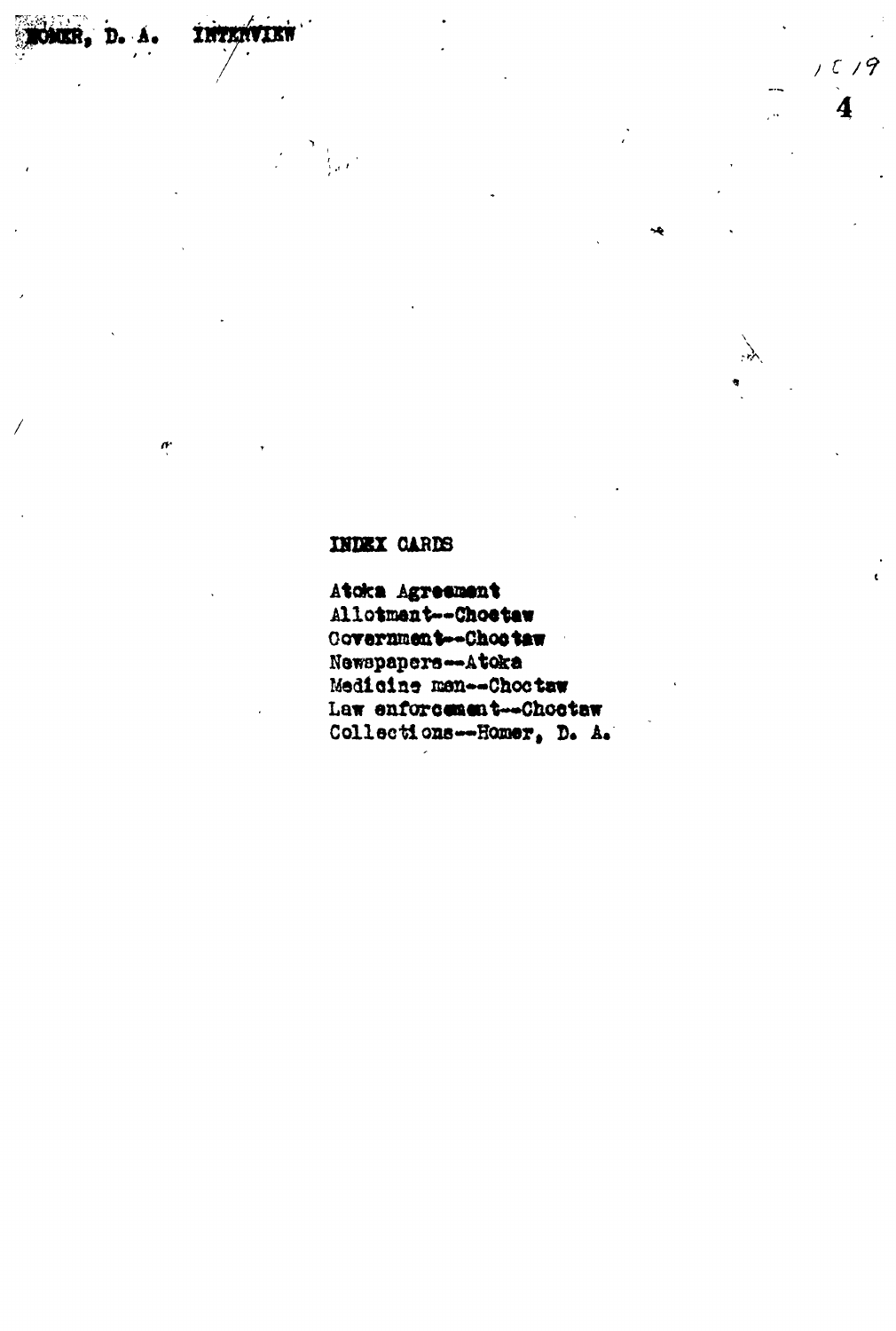|    | Field Worker: | Jennie Selfridge    |                                                                                           |   |
|----|---------------|---------------------|-------------------------------------------------------------------------------------------|---|
|    |               |                     |                                                                                           | 5 |
|    |               | <b>BIOGRAPHY OF</b> | D. A. Homer<br>"O" Street SW<br>Ardmore, Oklahoma                                         |   |
|    |               | <b>BORN</b>         | January 29, 1889<br>Near Goodland Presbyterian Orphange<br>in what is now Choctaw County. |   |
|    |               |                     | He is a Choctaw Indian.                                                                   |   |
| å. |               |                     |                                                                                           |   |

**D. A. Homer, Indian Field Clerk, for the Federal Government at Ardmore, Oklahoma, was b^rn January 29, 1<sup>D</sup>89, near the Goodland Presbyterian Orphanage in what is now Choctaw county.**

His father, D.A.Homer, Sir., was also born in Indian Territory, **His father, D.A.Homer, Sir., was also born in Indian Territory,** and was for years District Atterney for the Indian Government at **and was for years District Attorney for .the Indian Government at** Atoka, He also owned and operated the Indian paper known as the **Atoka, He also ^wned and operated the Indian paper kn^wn as the** Indian Citizen. When the Atoka Agreement was written he translated **Indian Citizen. When the Atoka Agreement was written he translated** and published it in both Choctaw and English. Later he translated and **and published it in both Choctaw and English. Later he. translated and** published the supplemental Agreement.

**published the supplemental Agreement. '**

Mr. Homer recalls that on one occasion a child belonging to a **Mr. Homer recalls that on one occasion a child iaelonging to a** Choctaw Indian, named Solomon Holmia, who lived near Goodland became **Choctaw Indian, named Solomon Holmia, who lived near Goodland became** seriously ill and died. The Indian Medicine Man advised Solomon that a certain old Indian women living in the neighborhood was a witch, **a certain old Indian women living in the neighborhood was a witch,** and that because of ill feeling toward him, she had cuased the child's **and that because \*f ill feeling toward him, she had cuased the child's** death, Solomon took his Winchester, went to the home of the supposed death, Salomon took his Winchester, went took his Winchester, went to the support to the support of the support  $\mathcal{S}_{\mathcal{A}}$ witch, and killed her and five other people. He was taken to Atoka **witch, and killed her and five other people. He was taken to Atoka** tried for murder and sentenced to life imprisonment  $\prod_{n=1}^{\infty}$  Leavenworth **penintentiary. Here he remained until his death.**